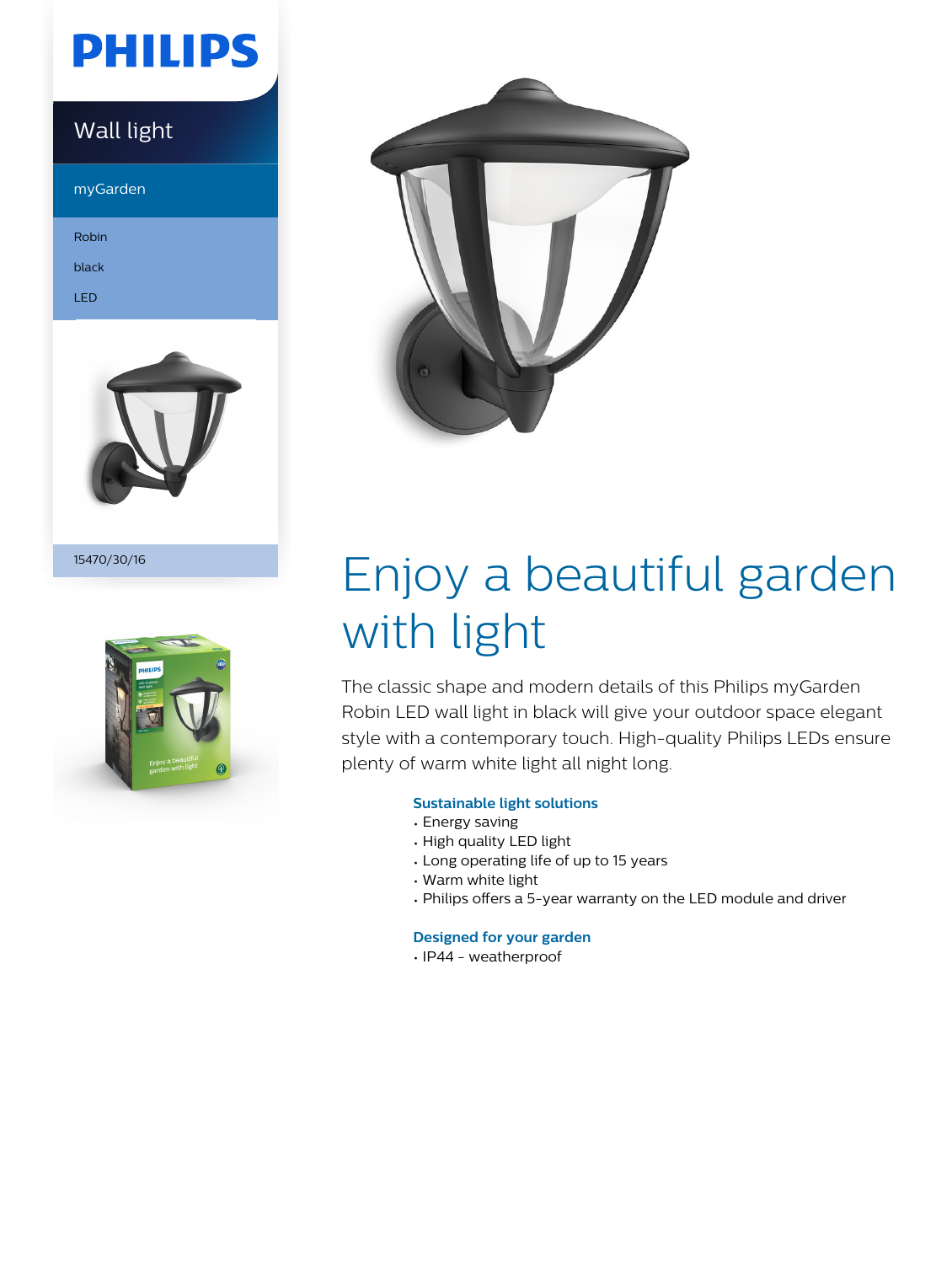### 15470/30/16

## **Highlights**

#### **Energy saving**



This Philips energy-saving lamp conserves energy compared with traditional light sources, helping you to save money on your electricity bills and do your bit for the environment.

#### **High quality LED light**



The LED technology integrated into this Philips lamp is a unique solution developed by Philips. It turns on instantly, enables an optimal light output and brings out vivid colours in your home.

#### **Long operating life**



A light source you can trust. The integrated LEDs used in this Philips LED lamp will last up to 15,000 hours (which equals 15 years on the basis of an average use of 3 hours/day with at least 13,000 on/off switching cycles). It feels so good to think that you won't have to worry about maintenance or light bulb replacement while having the perfect light ambience in your home.

#### **Warm white light**



Light can have different colour temperatures, indicated in units called Kelvin (K). Lamps with a low Kelvin value produce a warm, more cosy light, while those with a higher Kelvin value produce a cool, more energising light. This Philips lamp offers warm white light for a cosy atmosphere.

#### **5-year warranty on LED system**



On top of the standard 2-year warranty for this lamp, Philips offers a 5-year warranty on the LED system, meaning the LED module and the driver in this lamp.

#### **IP44 - weatherproof**



This Philips outdoor light is especially designed for humid outdoor environments. It was tested rigorously to ensure its water resistance. The IP level is described by two figures: the first one refers to the protection level against dust, the second against water. This outdoor light is designed with IP44: it is protected against splashing water. This product is most commonly used and ideal for general outdoor use.

## Specifications

#### **Design and finishing**

- Colour: black
- Material: aluminium

#### **Extra feature/accessory incl.**

- 5 year warranty on the LED module: Yes
- Fully weatherproof: Yes
- LED integrated: Yes